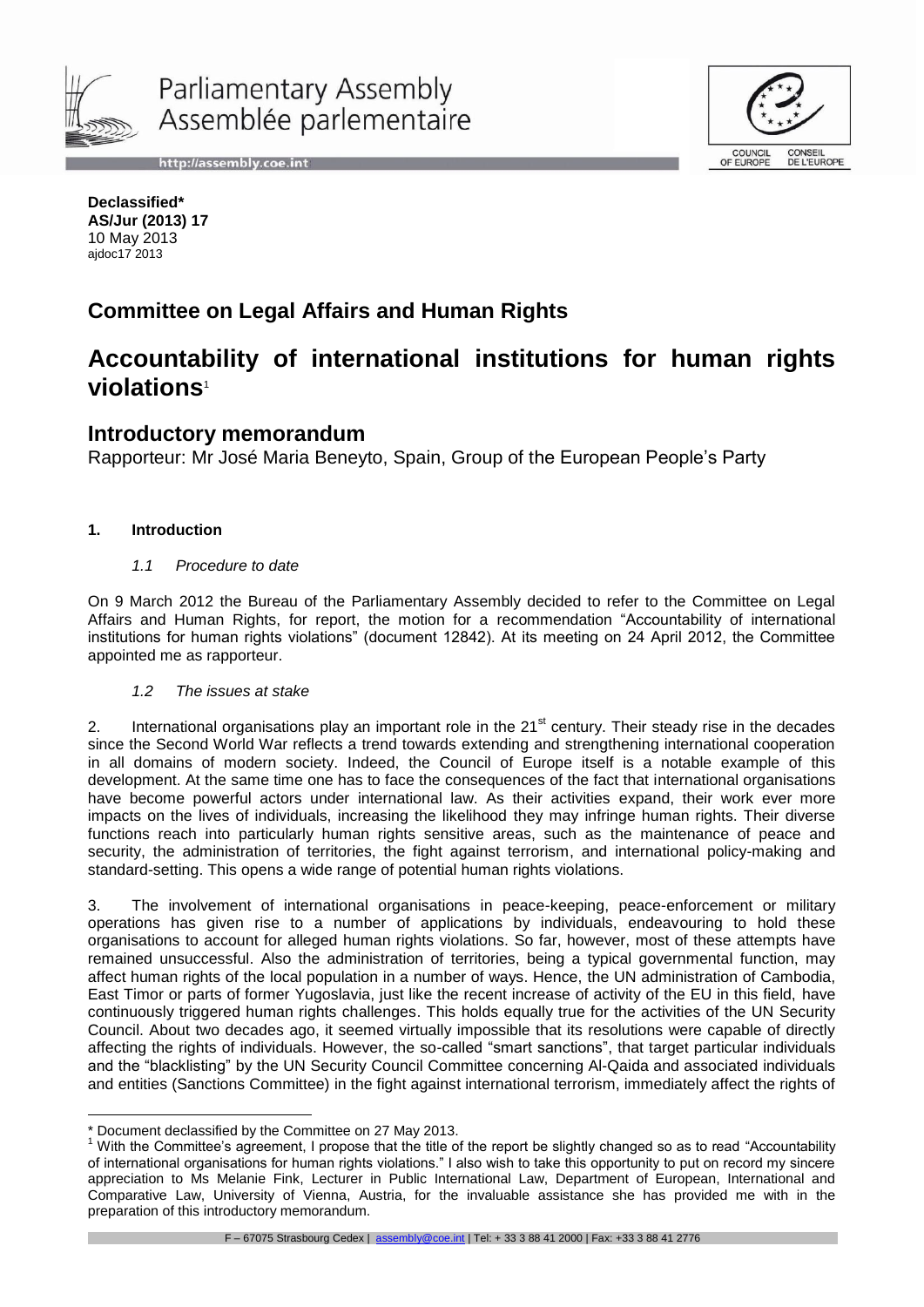individuals. Also the World Bank and the International Monetary Fund have been accused of not paying due respect to the rights of individuals in the implementation of their projects.

<span id="page-1-0"></span>4. This increase of powers of international organisations, in particular in human rights sensitive areas, raises the question whether effective mechanisms exist to hold them to account for their actions. As the International Law Association (ILA) held, "[p]ower entails accountability, that is the duty to account for its exercise".<sup>2</sup> In contrast to the remarkable development regarding the number, role and expansion of powers of international organisations, the international legal system governing their activities is still markedly underdeveloped. When entrusting international organisations with far-reaching competences, provision needs to be made for adequate instruments of control.

5. The demands for accountability of international organisations are further fuelled by the fear that states may use international organisations as a tool to escape accountability. Thus, member states might be tempted to "abuse" the international legal personality of international organisations by entrusting them with delicate functions and decision-making competences and "hide" behind their separate international legal personality when it comes to bearing responsibility.

6. At the same time, international organisations need to be able to perform the functions that have been entrusted to them. This requires a degree of autonomy from their member states, and the legitimate quest for accountability should not be used to undermine the position of international organisations by subjecting them to undue pressures. A delicate balance between autonomy and accountability therefore needs to be struck. This involves ensuring proper instruments of control when power is granted. Only if adequate accountability mechanisms are put in place, international organisations will benefit from the confidence required to grant them the degree of autonomy that allows them to fulfil their functions effectively and to contribute to the development of the international legal order. Hence, in order to secure the important place of international organisations in the international legal order, it is crucial to ensure they account for the exercise of their powers.

# *1.3 The concept of accountability*

7. The notion of accountability has gained wide attraction in recent decades and has often served as an umbrella term encompassing concepts such as good governance, responsiveness, transparency, democracy or the rule of law. The essential basis of accountability is to scrutinise the performance of power wielders by seeking information, explanation and justification. For the purposes of this introductory memorandum, accountability is understood as an *ex post* mechanism characterised by, first, an obligation of the actor to submit information and explain and justify conduct and, second, a concomitant right of investigation and scrutiny. Accountability can be invoked in a number of fora, dealing *inter alia* with the legal, political or administrative dimension of accountability.

8. Responsibility and liability are forms of the legal dimension of accountability and are often associated with the core sense of accountability. Whereas responsibility under international law is incurred by subjects of international law for wrongful acts committed by them, liability is often associated with civil liability under domestic law or – in the context of international law – refers to incurrence of liability regardless of the lawfulness of the conduct. Accountability is considered as going beyond responsibility and liability and in general also includes models that are characterised by less formal and more open mechanisms.

9. In the context of this introductory memorandum, the benchmark of accountability is international human rights protection, with a focus on human rights in the European context. Given its role as a "constitutional instrument of European public order" in the field of human rights, particular attention will be given to the European Convention on Human Rights (ECHR), focusing on those issues that are of particular relevance to the member states of the Council of Europe. Accountability of international organisations has traditionally been addressed as a matter of accountability towards the member states of the international organisation. This introductory memorandum, in contrast, pays particular attention to the possibilities of the individual applicant to invoke accountability of international organisations. Given the legal nature of the benchmark in the present memorandum, the focus will primarily be on adjudicative means of implementation of accountability.

 2 ILA, *Report of the Seventy-first Conference, Berlin 2004* (London, International Law Association 2004), 'Accountability of International Organisations: Final Report'.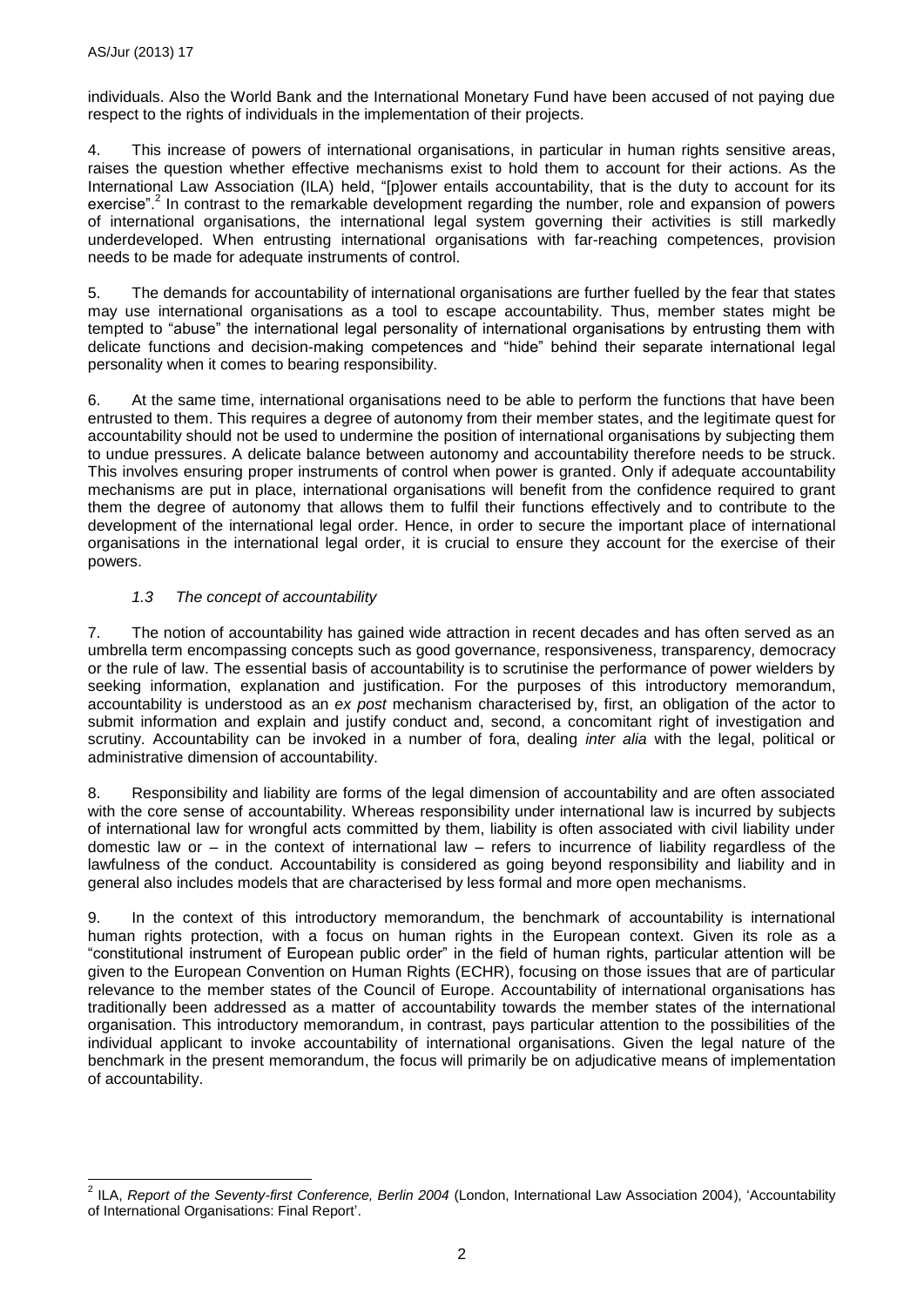## **2. Preconditions for holding international organisations to account**

#### *2.1. No accountability without personality: international organisations as subjects of international law*

10. The capacity to have rights and obligations under international law is critical to the possibility of being held to account. The question of international legal personality of international organisations therefore forms a necessary prerequisite to a discussion of accountability of international organisations.

11. As opposed to legal personality under domestic legal systems, legal personality under international law is hardly ever explicitly granted to international organisations. Until early twentieth century, states were commonly considered the only subjects of international law. The attribution of international legal personality to international organisations is therefore a relatively new phenomenon, but has been firmly established since the *Reparation for Injuries* Advisory Opinion of the International Court of Justice (ICJ). Arguing that it was necessary to fulfil its functions, the ICJ ruled that the UN possessed international legal personality. This reasoning has since then been extended to other international organisations. Indicators of international legal personality may be the capacity to conclude treaties and the privileges and immunities granted under domestic law.<sup>3</sup>

12. Hence, it is now well established that international organisations possess international legal personality separate from their member states. This implies that, depending on the scope of the powers that are attributed to it, an international organisation can pursue its rights in its own name at the international plane. Most importantly for the present introductory memorandum, however, it also means that an international organisation can be held accountable under international law for non-fulfilment of its obligations.

#### *2.2. International organisations as bearers of human rights obligations*

13. Holding an international organisation to account for disregarding human rights not only presupposes them having the capacity to possess rights and bear obligations under international law, but also requires them to be subject to international human rights obligations. In general, international organisations are not bound by human rights as a matter of treaty law, as they are, with few exceptions, not parties to human rights treaties.<sup>4</sup> Hence, the question is whether there are other sources of human rights obligations of international organisations.

14. As subjects of international law, international organisations are "bound by any obligations upon them under general rules of international law".<sup>5</sup> Hence, the obligation to respect human rights could rest on general international law, being either custom or general principles. A strong argument can be made for human rights as general principles of international law, as they have been implemented in a large number of legal systems all over the world. Furthermore, it can also be argued that human rights norms can also form part of customary international law.

15. No matter the source of human rights obligations of international organisations, it is important to note that the most fundamental human rights form part of peremptory norms of international law. As *jus cogens*, these norms, such as the prohibition of torture and the prohibition of slavery, belong to the core of international law and must be respected by all subjects of international law under all circumstances.

16. Hence, it can safely be argued that international organisations are at least bound by some human rights obligations. However, the uncertainty as to the precise source of obligation renders it particularly difficult to define the exact scope of the obligations incumbent on the international organisation. This is unwelcome from the perspective of legal certainty – both for the organisations themselves and for third parties. This raises the question whether it would be desirable that international organisations became parties to human rights treaties in their own right.

#### **3. Rules on accountability of international organisations**

#### *3.1. The International Law Association*

17. The increased likelihood that international organisations might directly impact on individuals' lives has raised the awareness for the need to strengthen accountability mechanisms available to the individuals

 3 ICJ, Reparations for Injuries suffered in the Service of the United Nations, Advisory Opinion, ICJ Reports 1949, p. 179.

 $4$  The EU is an exception in this regard; it is party to the UN Convention on the Rights of People with Disabilities.

<sup>5</sup> ICJ, Interpretation of the Agreement of 25 March 1991 between the WHO and Egypt, Advisory Opinion, ICJ Reports 1980, paragraph 37.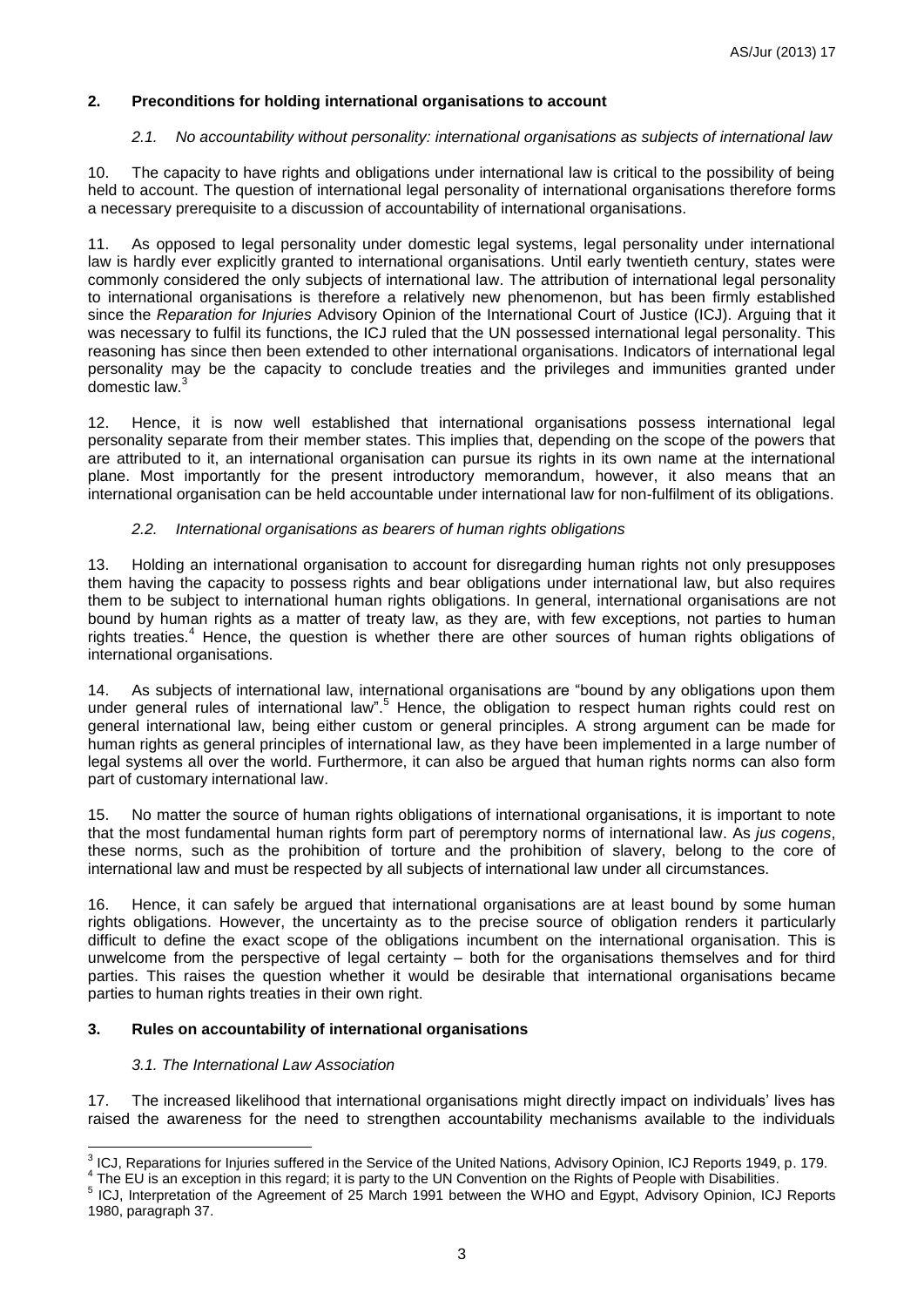themselves. From the legal perspective, the focus was often on the notions of responsibility and liability. However, against the background of the remaining uncertainties regarding legally binding obligations of international organisations, this approach was questioned. The first attempt at a more comprehensive approach, not exclusively addressing legal forms of accountability, was the work of the "Committee on Accountability of International Organisations" (Committee) established by the ILA in May 1996. The Committee understands accountability as a "multifaceted phenomenon" and distinguishes legal, political, administrative and financial forms. It suggests that "a combination of the four forms provides the best chances of achieving the necessary degree of accountability".<sup>6</sup>

18. In 2004, the Committee presented its final report including a number of "Recommended Rules and Practices", which international organisations should implement to promote accountability. The Committee *inter alia* recommends the application of the principles of good governance, good faith, constitutionality, objectivity and due diligence, against which the performance of international organisations should be evaluated. Furthermore, in the Committee's view, international organisations should observe human rights obligations and applicable rules of international humanitarian law when engaging in particularly human rights sensitive fields. It points out that the dilemma in establishing a responsibility regime for international organisations is to keep the balance between preserving the autonomy of international organisations and guaranteeing that they will not be able to avoid accountability. As regards remedies against conduct of international organisations, the Committee recognises that, as a general principle of law and as a basic international human rights standard, the right to a remedy also applies in relation to international organisations.<sup>7</sup>

## <span id="page-3-0"></span>*3.2. The International Law Commission*

19. In 2011, the International Law Commission (ILC) adopted the Articles on the Responsibility of International Organizations ("ARIO"), which were taken note of by the UN General Assembly in December 2011.<sup>8</sup> The ARIO are to a large extent based on the Articles on State Responsibility (ASR), adopted by the ILC in 2001.<sup>9</sup> A major challenge for the ILC in "codifying" the law of international responsibility of international organisations was the general lack of extensive and consistent practice. Hence, at least part of the work of the ILC on responsibility of international organisations may constitute progressive development rather than codification of existing international law. However, given the high authority of the texts the ILC produces, it might well contribute to the formation of custom.

20. The ILC starts from the premise that "[e]very internationally wrongful act of an international organization entails the international responsibility of that organization."<sup>10</sup> An internationally wrongful act consists of two elements, being attribution of the conduct in question and breach of an international obligation. Hence, where an international organisation breaches a human rights obligation by its "own" conduct, it is responsible for it under international law. The most basic rule regarding attribution is contained in Article 6, providing that conduct of organs or agents of international organisations is attributable to that organisation. Particularly important for the purposes of allocating responsibility between international organisations and its member states, is Article 7. It stipulates that organs of a State or organs or agents of an international organisation placed at the disposal of another international organisation are attributable to the latter organisation, if it exercises effective control over that conduct (see in more detail Section 4.4).

21. In addition to responsibility for own conduct, the ARIO provide for a further possibility of incurring responsibility. Under the heading "Responsibility of an international organization in connection with the act of a State or another international organization", the ILC groups a number of situations that have in common that the internationally wrongful act is committed by "somebody else", being another state or international organisation. The international organisation incurs responsibility for its involvement therein, which can *inter alia* consist of aid or assistance, direction and control or coercion of a state or another international organisation.<sup>11</sup> This has been referred to as "indirect" responsibility.

22. However, the question arose whether the specific relationship between international organisations and their member states would require additional attention. In particular the power of some international organisations to either authorise or even oblige member states to a certain conduct that might be in violation

 6 ILA, *Report of the Seventy-first Conference* ([n 2\)](#page-1-0) 164-234, 168-170.

 $<sup>7</sup>$  Ibid. 207.</sup>

<sup>&</sup>lt;sup>8</sup> ILC, 'Draft Articles on the Responsibility of International Organizations', 2011 Yearbook of the International Law Commission, vol II, Part Two ("ARIO"); UN General Assembly Resolution 66/100.<br><sup>9</sup> U.C. (Draft Articles on Responsibility of States for Internationally Wrangful Asta).

ILC, 'Draft Articles on Responsibility of States for Internationally Wrongful Acts', 2001 Yearbook of the International Law Commission, vol II, Part Two ("ASR").

 $A$ RIO (n [8\)](#page-3-0) Art 3.

<sup>11</sup> Ibid. Chapter IV.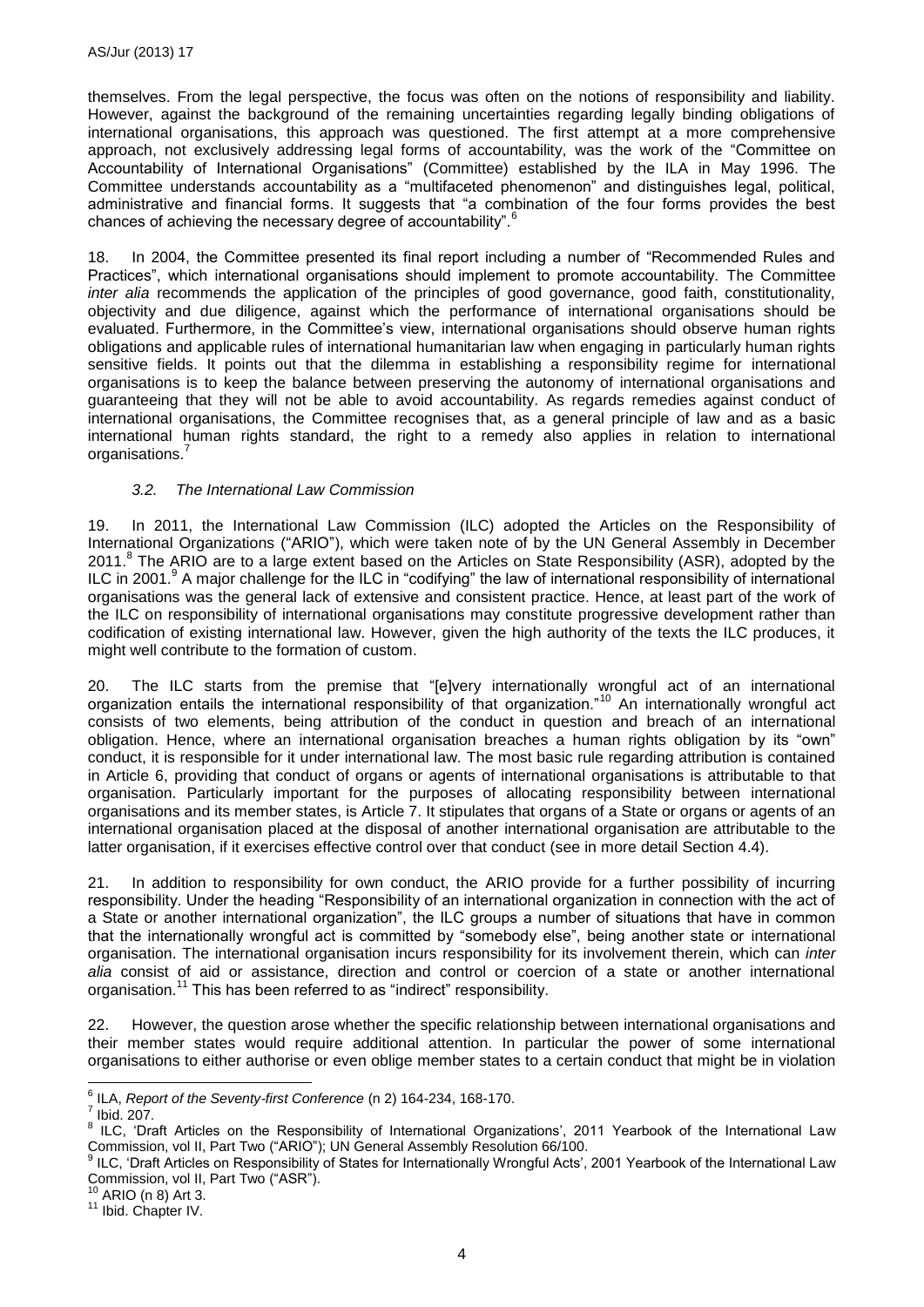of human rights has challenged the regime of international responsibility. Article 17 ARIO was included in order to deal with this situation. It stipulates that an international organisation can be held internationally responsible if it circumvents one of its international obligations by either adopting a decision binding member states or authorising member states to commit an act that would be internationally wrongful if committed by the international organisation itself.

<span id="page-4-0"></span>23. This potentially remedies the lacuna in the regime of accountability of international organisations in cases where the implementing act in breach of the international obligations is attributable to the member state which is, however, not in a position to lawfully remedy the wrong, as its conduct is determined by an act of an international organisation. This situation for example arose in *Nada v Switzerland* before the European Court of Human Rights (ECtHR). <sup>12</sup> In *Nada*, Switzerland was held responsible for implementation measures of obligations arising from its UN membership, even though it was clear that its conduct was determined by a binding Security Council resolution. The pertinent resolution did not leave states enough room for manoeuvre to remedy the deficiencies in human rights protection without being in violation of their obligations arising from the UN Charter. Article 17 provides a basis for holding the international organisation responsible, which is in a position to abolish the "original" act.

24. The adoption of the ARIO has triggered diverse reactions. They may enhance accountability of international organisations by shedding some light on the set of secondary rules applicable once an international organisation has breached a norm of international law. However, the different roles and tasks and often unique structures of international organisations, have triggered the concern, that a "one size fits it all" set of secondary rules is not feasible. The ARIO are criticised in that they fail to address the real impediments that individuals face when wanting to hold international organisations to account. As will be shown below, it is in particular the lack of mechanisms for individuals to invoke the responsibility of international organisation which provides one of the most serious obstacles.

#### **4. Obstacles to the implementation of accountability**

25. Even if we agree that, as subjects of international law, international organisations are bound by human rights obligations and that every infringement thereof, as an internationally wrongful act, entails the international responsibility of that organisation, it is important that mechanisms are developed, through which individuals can implement accountability. Such mechanisms may be established at a national, international or internal level. At all levels, however, the individual victim of human rights violations committed by international organisations faces serious obstacles to bringing a claim.

#### *4.1. Immunity of international organisations before national courts*

26. The accountability mechanisms most familiar and best accessible to individuals for remedying human rights violations are often national judicial systems. However, as a rule international organisations are accorded jurisdictional immunity before national courts. Immunity is granted to international organisations in order to enable them to fulfil their functions independently by preventing their member states – and the host state in the first place – from exerting undue influence. It hence shields international organisations from unwarranted pressure from the member states. As a mere procedural obstacle, however, immunity does not exempt international organisations from respecting human rights norms. Human rights obligations continue to apply; it is their enforcement which is impeded by granting immunity.

27. Whereas state immunity has over time been increasingly limited, a comparable development has not taken place as regards international organisations. Even where immunity of international organisations is granted only as far as it is required for the effective fulfilment of their functions ("functional immunity"), or is subject to other restrictions, this has often been interpreted widely, granting *de facto* absolute immunity. In *Mothers of Srebrenica v. The Netherlands & the UN*, the Mothers of Srebrenica Association invoked the responsibility of the Netherlands and the UN for their failure to prevent the Srebrenica genocide in 1995. In 2012, the Dutch Supreme Court ruled that the Dutch courts could not hear the claim as far as it was directed against the UN, as the UN "enjoys the most far-reaching immunity from jurisdiction, in the sense that the UN cannot be summoned to appear before any domestic court in the countries that are party to the Convention".

28. It is important to note that state immunity, apart from being more restricted than immunity of international organisations, does not place states entirely out of the reach of any judicial review, as they are

<sup>-</sup><sup>12</sup> ECtHR, 12 September 2012, *Nada v Switzerland*, Application no. 10593/08.

<sup>13</sup> Supreme Court of the Netherlands, *Mothers of Srebrenica v Netherlands and United Nations*, Judgment of 13 April 2012, International Law in Domestic Courts (ILDC), OUP, Oxford Law Reports, 1760 (NL 2012), paragraph 4.2.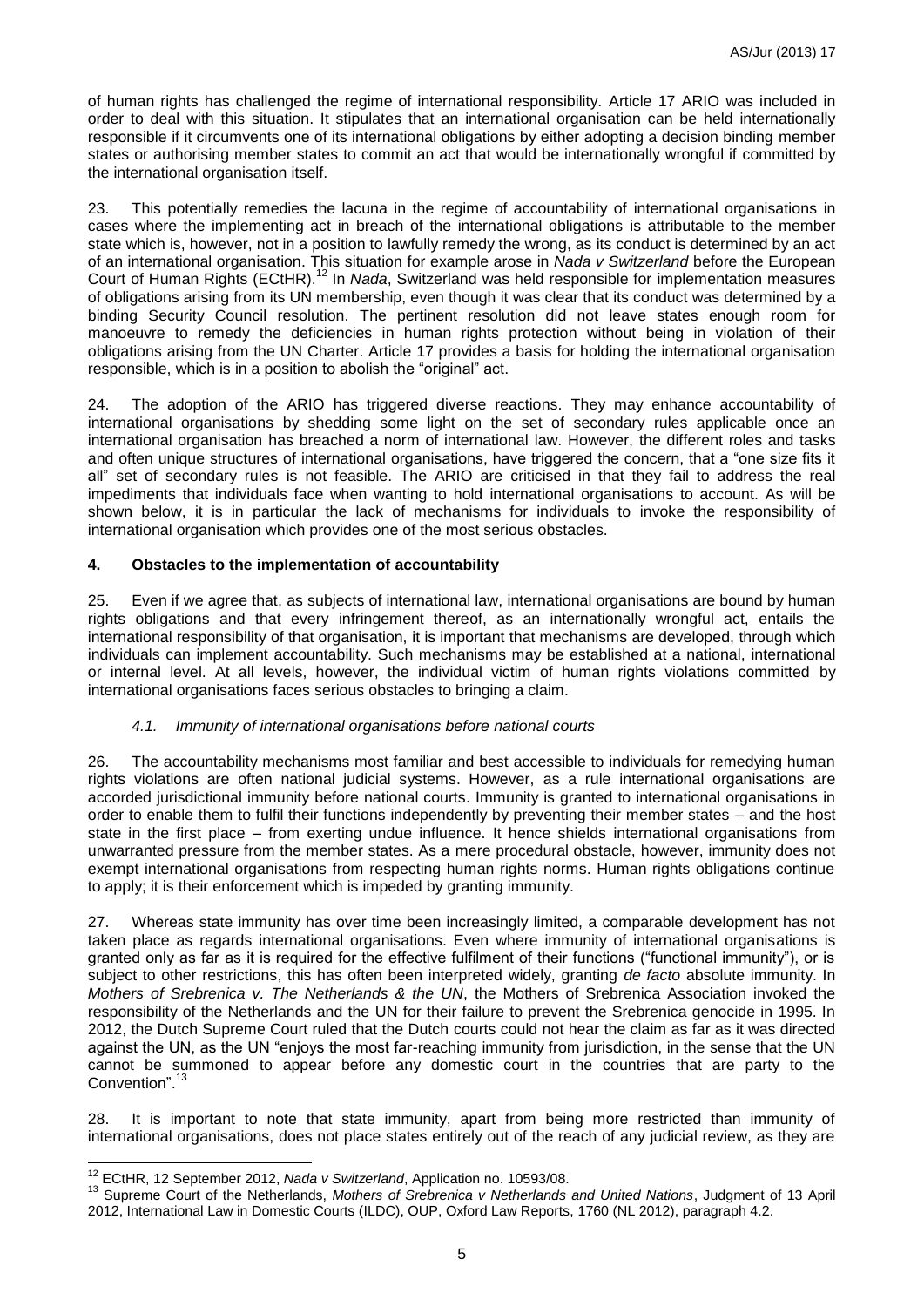not exempted from the jurisdiction of their domestic judicial system. This also reflects their obligation under Article 13 ECHR, which requires the provision of effective remedies to everyone whose Convention rights are violated. In contrast, with few exceptions, international organisations do usually not have similarly strong internal judicial systems (see Section 4.3).

29. In response to the inherent tension between the independent functioning of international organisations and legal protection against their activity, instruments granting immunity frequently contain an obligation of the international organisation to provide for internal accountability mechanisms. However, internal accountability mechanisms are often not set up at all or only for a very limited range of situations, such as staff disputes. Hence, the granting of immunity to international organisations is regularly not accompanied by alternative means of dispute settlement. Considering the rationale for immunity, it is open to doubt whether such a far-reaching impediment to legal protection is strictly required.

30. Compliance of this immunity with the right to a fair trial under Article 6 ECHR has been addressed by the European Court of Human Rights in the cases of *Beer and Regan* and *Waite and Kennedy*. The Court held that a material factor in addressing whether the interference with Article 6 was proportionate "is whether the applicants had available to them reasonable alternative means to protect effectively their rights under the Convention."<sup>14</sup> Some national courts have followed a similar line of argument, making their exercise of judicial review dependent on the availability of other adequate accountability mechanisms.<sup>15</sup> As it induces international organisations to establish effective internal dispute settlement procedures, this may prove beneficial to accountability of international organisations. Would it be desirable that states in general follow this approach of the ECtHR?

31. As the ECtHR has held in *Al-Adsani<sup>16</sup>* and confirmed in *Kalogeropoulou*, <sup>17</sup> states are not even under an obligation to disregard immunity, if alleged breaches of peremptory, non-derogable norms are at stake. According to the ICJ in *Jurisdictional Immunities*, <sup>18</sup> the rules of immunity are procedural in character and merely determine whether or not a state may exercise jurisdiction in a given case but do not bear upon the question whether or not the relevant conduct was lawful. Based on this reasoning, the ICJ held that, because there is no norm conflict, an alleged breach of *ius cogens* norms does not affect the applicability of the law on immunity. Even though these cases concerned state immunity, immunity of international organisations is equally procedural in character, hence similar considerations apply. This raises the question whether granting immunity even in cases of serious human rights violations is too far-reaching.<sup>19</sup>

32. In any case, international organisations can always waive their immunity, if they do not consider immunity strictly required to ensure the independent fulfilment of their functions. In this vein, the ILA Committee suggested that immunity should be waived, "if such a waiver is required by the proper administration of justice" and that "situations where such waiver would prejudice the interest of the IO" should be interpreted restrictively.<sup>20</sup> This triggers the question how international organisations can be induced to make use of the possibility of a waiver more frequently.

# *4.2. International organisations before international judicial bodies*

33. States, when acceding to treaties, have often accepted corresponding dispute settlement mechanisms of a judicial or quasi-judicial nature. Hence, individuals, even though traditionally not having the capacity to bring claims on the international plane, have been granted mechanisms to hold states to account. One of the areas in which this has taken place is the protection of human rights. As has been noted above, international organisations are usually not signatories to human rights treaties, hence also not subjected to the corresponding dispute settlement mechanisms. This makes it virtually impossible for individuals to hold an international organisation directly to account on the international plane.

 $\overline{a}$ 

<sup>14</sup> ECtHR, 18 February 1999, *Beer and Regan v Germany*, Application no. 28934/95, paragraph 58; ECtHR, 18 February 1999, *Waite and Kennedy v Germany*, Application no. 26083/94, paragraph 95; in the cases at hand, the Court did not find a violation.

<sup>15</sup> See for example Court of Cassation of Belgium, *Western European Union v Siedler*, Appeal judgment, Cass No S 04 0129 F, ILDC 1625 (BE 2009), 21 December 2009.

<sup>16</sup> ECtHR, 21 November 2001, *Al-Adsani v The United Kingdom*, Application no. 35763/97,

<sup>17</sup> ECtHR, 12 December 2002, *Kalogeropoulou and others v Greece and Germany*, Application no. 59021/00.

<sup>18</sup> ICJ, *Jurisdictional Immunities of the State*, Judgment of 3 February 2012 (not yet reported).

<sup>19</sup> See in particular Council of Europe, PACE, 'The state of human rights in Europe: the need to eradicate impunity', Report by the Committee on Legal Affairs and Human Rights, Rapporteur Ms Herta Däubler-Gmelin, [http://assembly.coe.int/ASP/Doc/XrefViewHTML.asp?FileID=12695&Language=EN.](http://assembly.coe.int/ASP/Doc/XrefViewHTML.asp?FileID=12695&Language=EN)

<sup>20</sup> ILA, *Report of the Seventy-first Conference* (n [2\)](#page-1-0) 228.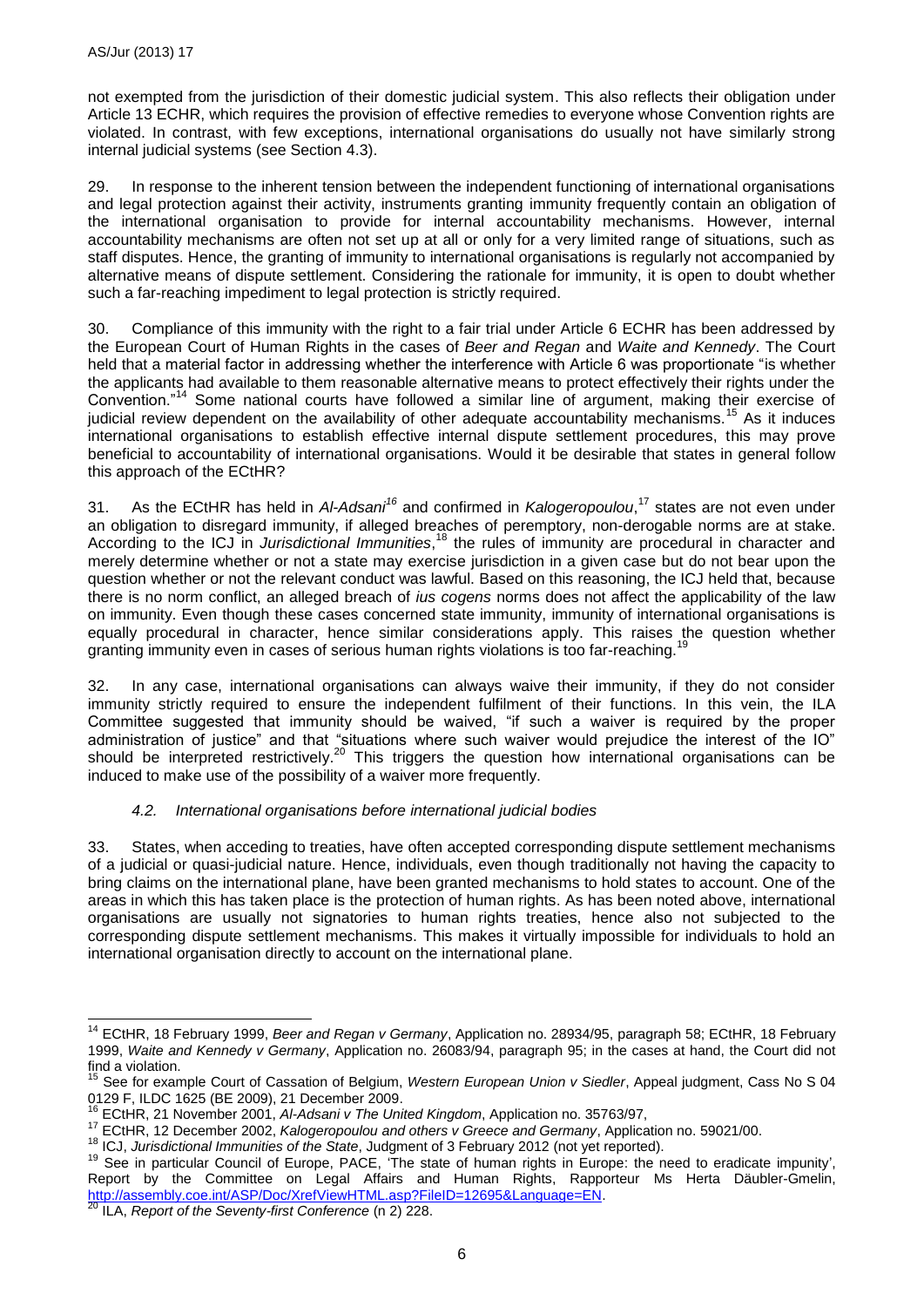<span id="page-6-0"></span>34. This has been illustrated in *Behrami and Saramati* before the ECtHR, concerning events that arose out of the international civil and security presences in Kosovo.<sup>21</sup> Behrami and Behrami concerned a group of children encountering undetonated NATO bombs, of which one exploded, killing a boy and seriously injuring another. In *Saramati*, the arrest of Ruzhdi Saramati under the authority of the international presences was at issue. Attributing the conduct in question to the UN, the ECtHR declined its jurisdiction *ratione personae*. Had the conduct been attributed to the involved member states, the application could have been dealt with by the ECtHR. This shows the lacuna in human rights protection that individuals face, once conduct allegedly in violation of human rights is attributed to an international organisation not subject to international accountability mechanisms.

35. So far the only decision to fully subject an international organisation to a human rights treaty including the corresponding accountability mechanism is laid down in Article 6 of the Lisbon Treaty, which provides that the EU "shall accede" to the ECHR. The accession of the EU to the ECHR will fundamentally change the relationship between the two legal systems and subject the EU to the jurisdiction of the ECtHR, opening the possibility for individual applicants to challenge EU action directly before the ECtHR. As all EU member states have ratified the ECHR, and remain so after the EU accedes to the ECHR, this creates the unique situation that the EU and its member states are parties to the Convention and can simultaneously be held to account before the ECtHR.

36. Even though not as far-reaching, but nevertheless remarkable, is the development to voluntarily choose to submit to existing international monitoring mechanisms, without formally becoming a party to the respective human rights treaty. This has been the case for UNMIK and NATO operating in Kosovo. In addition to having unilaterally accepted to be bound by the provisions of a number of human rights treaties, they also submitted to monitoring procedures. The first such act was the conclusion of an agreement between UNMIK and the Council of Europe in relation to the Framework Convention for the Protection of National Minorities in 2004. This requires UNMIK to submit reports to the Committee of Ministers, which may address recommendations to UNMIK. Similar agreements are in place regarding visits of the European Committee for the Prevention of Torture and Inhuman or Degrading Treatment or Punishment to places where persons are deprived of their liberty in Kosovo by UNMIK and NATO.<sup>22</sup>

37. If international organisations themselves became parties to human rights treaties this would therefore not only define the exact scope of the obligations incumbent on them (see Section 2.2), but it would also submit them to the respective accountability mechanisms. This raises the question to what extent it is desirable and feasible to provide for the necessary arrangements to allow international organisations to become parties to international human rights treaties.

38. In order to enhance human rights protection at the international level more generally, the establishment of a "World Court for Human Rights" has been proposed. This World Court would be open for ratification by non-state actors, including international organisation and would hence provide a means for individuals to directly hold international organisations to account on the international plane, without subjecting international organisations to existing international accountability mechanisms.

#### *4.3. Strengths and weaknesses of internal accountability mechanisms*

-

39. Against the background of the limited possibilities to hold international organisations to account before either national or international judicial bodies, internal mechanisms could provide a means to remedy the accountability shortcomings. Unsurprisingly, those mechanisms that have been voluntarily established by international organisations are as diverse as the international organisations themselves. Hence, this introductory memorandum can only provide a cursory account of some of the mechanisms established. This topic, however, merits further attention.

40. The most common internal mechanisms that have been established are those dealing with disputes arising from employment at an international organisation. Not even covering the whole range of disputes of a private law character, these mechanisms do not provide redress for public activities of international organisations. For activities conceived as particularly human rights sensitive, some international organisations have established human rights accountability mechanisms outside the narrow employment

<sup>21</sup> ECtHR, 2 May 2007, *Behrami and Behrami v France and Saramati v France, Germany and Norway*, Application nos. 71412/01 and 78166/01. Any reference to Kosovo in this text, whether to the territory, institutions or population, shall be understood in full compliance with the United Nations Security Council Resolution 1244 and without prejudice to the status of Kosovo.

See UNMIK Regulation No. 1999/1 of 25 July 1999 on the Authority of the Interim Administration in Kosovo, [http://www.unmikonline.org/regulations/1999/reg01-99.htm.](http://www.unmikonline.org/regulations/1999/reg01-99.htm)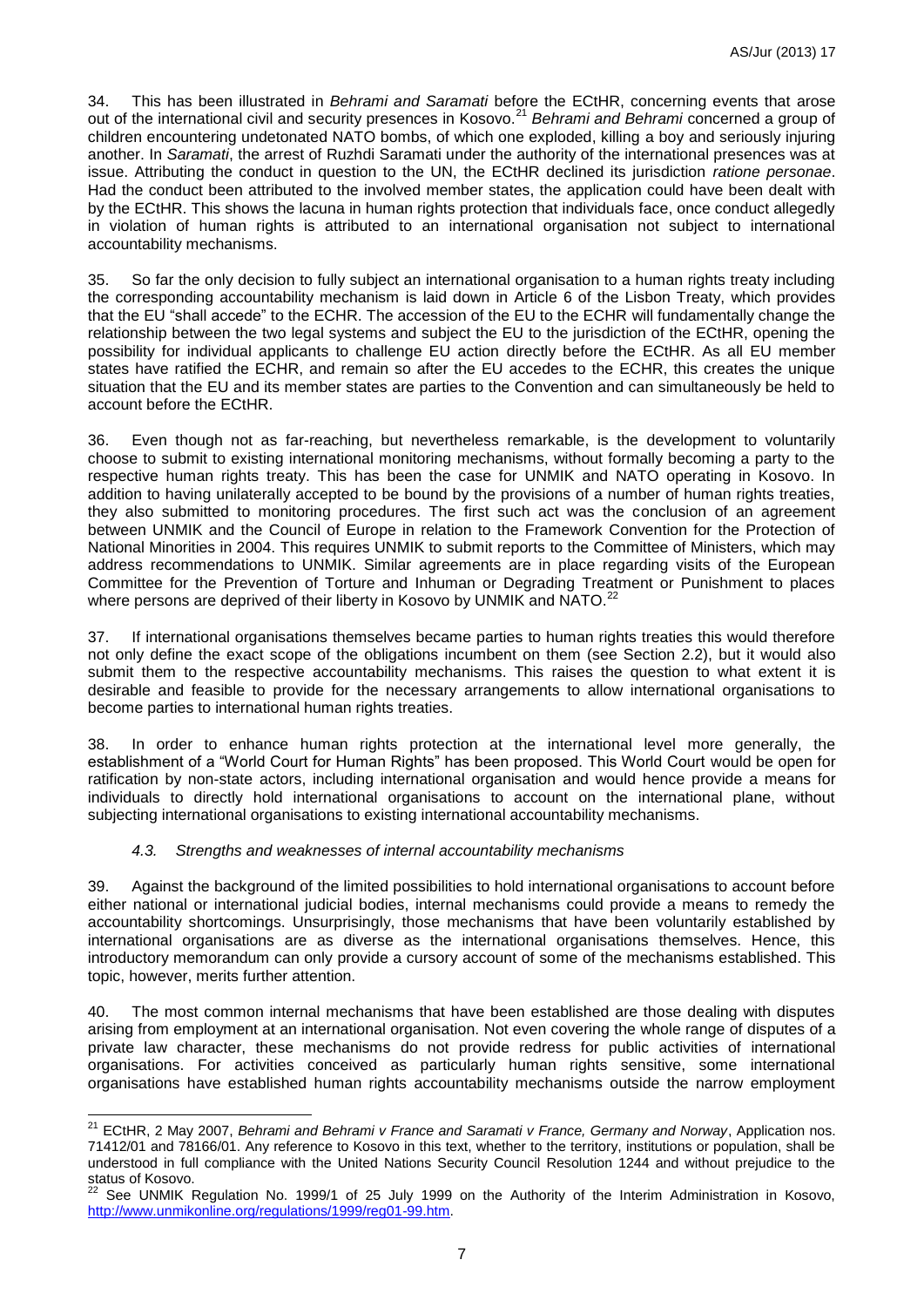context. The following examples shall serve to illustrate the attempts that international organisations have made in this regard.

41. The procedure before the World Bank Inspection Panel allows individuals access, if they allege they have been adversely affected by a project. However, the Inspection Panel procedure ensures compliance with the operational policies of the World Bank, therefore taking human rights into account only as far as they are integrated into the operational policies. This has been argued to constitute an important limitation to the effectiveness of the mechanism in terms of human rights protection.

42. Being a classic governmental function, the administration of territories by international organisations directly impacts on the lives of individuals and therefore needs to be accompanied by respective legal safeguards. For the first time in history, human rights complaints mechanisms have been set up in relation to the administration of Kosovo through the United Nations Mission in Kosovo (UNMIK) and the EU rule of law mission in Kosovo (EULEX). In 2000 an Ombudsperson Institution was created, and in 2006 a Human Rights Advisory Panel was established in order to provide for an implementation mechanism regarding UNMIK's human rights responsibilities.<sup>23</sup> A Human Rights Review Panel was established with similar tasks with regard to EULEX. Even though this constitutes a considerable improvement in terms of human rights protection, their recommendations are not legally binding and UNMIK and EULEX are not obliged to act upon them.

43. Also the "blacklisting" of the UN Security Council Committee concerning Al-Qaida and associated individuals and entities has given rise to considerable human rights challenges. Upon information primarily provided by UN Security Council members, the Sanctions Committee draws up a list of individuals allegedly associated with the Taliban or Al-Qaida. All UN member states are under a duty to impose travel bans, an assets freeze and an arms embargo on the listed persons. The "listing procedure" has strongly been criticised as not complying with human rights requirements, *inter alia* for the lack of a mechanism to scrutinise the information on which the listing is based on with a possibility of the listed individual to be heard, as well as the lack of access of listed individuals to an independent and impartial body in order to have the measures adopted reviewed.<sup>24</sup>

44. The regime has been subject to a number of improvements from a human rights perspective, most notably the establishment of the Office of the Ombudsperson with UN SC Res 1904 (2009) to receive requests from individuals and entities seeking to be "delisted". However, this internal mechanism has been criticised for the limited powers of the Ombudsperson. The major shortcomings were *inter alia* the lack of decision-making power of the Ombudsperson to overturn the listing decision of the Committee, the lack of the possibility in the mandate to make recommendations to the Committee and the fact that access to information by the Ombudsperson was dependent on the willingness of states to disclose information.<sup>25</sup> Some of the shortcomings have been remedied with UN SC Res 1989 (2011), providing the Ombudsperson with the power to make recommendations regarding delisting, which automatically take effect if the Committee does not decide otherwise. Notwithstanding these improvements, the question remains whether they suffice to ensure human rights protection of listed individuals.<sup>26</sup>

45. Even though being a first step towards more accountability, many internal mechanisms do not result in binding decisions and are devoid of enforcement powers. By far the strongest internal human rights accountability mechanism has been established within the EU. Fundamental rights constitute general

<sup>1</sup>  $^{23}$  UNMIK Regulation No. 2000/38 of 30 June 2000 on the Establishment of the Ombudsperson Institution in Kosovo, [http://www.unmikonline.org/regulations/2000/reg38-00.htm;](http://www.unmikonline.org/regulations/2000/reg38-00.htm) UNMIK Regulation No. 2006/12 of 23 March 2006 on the Establishment of the Human Rights Advisory Panel, [http://www.unmikonline.org/hrap/Documents%20HRAP/Regulations%20Eng/RE2006\\_12.pdf.](http://www.unmikonline.org/hrap/Documents%20HRAP/Regulations%20Eng/RE2006_12.pdf) See also, in this connection, Venice Commission Opinion on Human Rights in Kosovo: possible establishment of review mechanism, CDL-AD (2004) 033, adopted at the Commission's  $60<sup>th</sup>$  plenary session, Venice, 8-9 October 2004, [http://www.venice.coe.int/webforms/documents/?pdf=CDL-AD\(2004\)033-e](http://www.venice.coe.int/webforms/documents/?pdf=CDL-AD(2004)033-e)

<sup>&</sup>lt;sup>24</sup> See in particular Council of Europe, PACE, 'United Nations Security Council and European Union blacklists', Report by the Committee on Legal Affairs and Human Rights, Rapporteur Dick Marty, [http://assembly.coe.int/ASP/Doc/XrefViewPDF.asp?FileID=11749&Language=EN;](http://assembly.coe.int/ASP/Doc/XrefViewPDF.asp?FileID=11749&Language=EN) with regard to ECHR conformity see Council of Europe, 'The European Convention on Human rights, Due Process and United Nations Security Council<br>Counter-Terrorism Sanctions', Report prepared by Professor Iain Cameron, 06/02/2006, Counter-Terrorism Sanctions', Report prepared by Professor Iain Cameron,<br>http://www.coe.int/t/dlapil/cahdi/Texts\_&\_Documents/Docs%202006/I.%20Cameron%20Report%2006.pd [http://www.coe.int/t/dlapil/cahdi/Texts\\_&\\_Documents/Docs%202006/I.%20Cameron%20Report%2006.pdf.](http://www.coe.int/t/dlapil/cahdi/Texts_&_Documents/Docs%202006/I.%20Cameron%20Report%2006.pdf)

<sup>&</sup>lt;sup>25</sup> See for example Report of the Special Rapporteur on the promotion and protection of human rights and fundamental freedoms while countering terrorism (Martin Scheinin), A/65/258, 6 August 2010, [http://www2.ohchr.org/english/issues/terrorism/rapporteur/docs/A.65.258\\_en\\_UNcompliance.pdf,](http://www2.ohchr.org/english/issues/terrorism/rapporteur/docs/A.65.258_en_UNcompliance.pdf) in particular paragraph 56.

<sup>&</sup>lt;sup>26</sup> See in particular the Report of the Special Rapporteur on the promotion and protection of human rights and fundamental freedoms while countering terrorism (Ben Emmerson), A/67/396, 26 September 2012, [http://www.ohchr.org/en/NewsEvents/Pages/DisplayNews.aspx?NewsID=12733&LangID=E.](http://www.ohchr.org/en/NewsEvents/Pages/DisplayNews.aspx?NewsID=12733&LangID=E)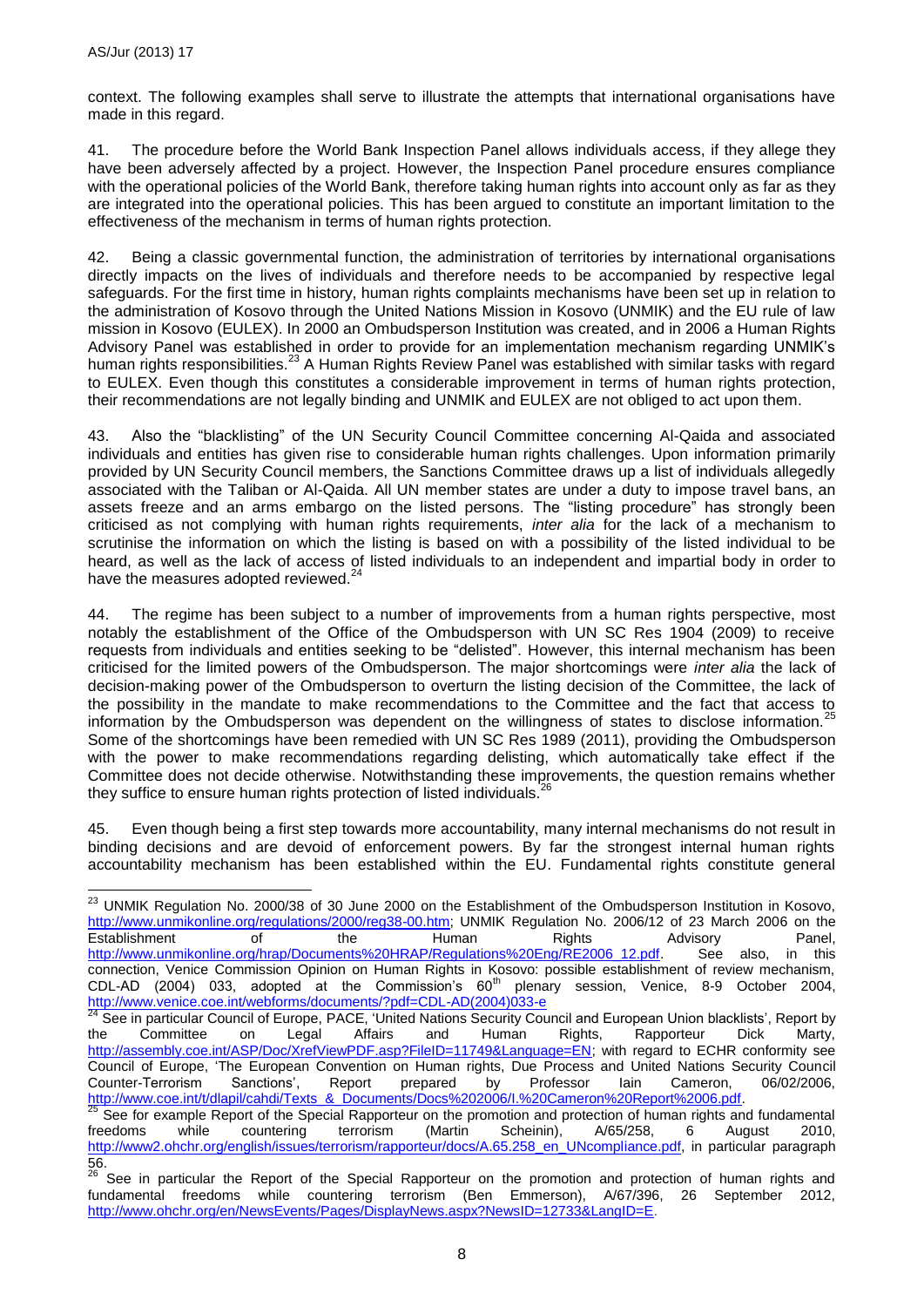principles of the EU legal order and the Charter of Fundamental Rights of the European Union is legally binding having "the same legal value as the Treaties".<sup>27</sup> Even though there is no specific "fundamental rights complaint" procedure, the two principal direct remedies available to the individual against the Union are the action for annulment (which entails a review of the legality of EU measures) and the action for damages. Remarkably, the EU is the only international organisation to have created courts with competence over issues of non-contractual liability. The Court of Justice of the European Union (CJEU) can test human rights conformity of the activity of the institutions and bodies of the Union and of EU member states when they act within the scope of Union law.

<span id="page-8-0"></span>46. As this shows, internal mechanisms may indeed even provide "equivalent protection" as the ECtHR itself noted in *Bosphorus*. <sup>28</sup> The positive effect of internal mechanisms is that the activity of international organisations can be subjected to review whilst fully safeguarding their autonomy. In addition, internal mechanisms can be more tailor-made to the needs of international organisations, thereby paying due regard to the diversity of international organisations. It would be desirable to collect good practice and encourage international organisations to adopt those. In this regard, it is important that internal mechanisms are strong enough to provide effective protection for individual victims of human rights violations.

#### *4.4. Allocating accountability between multiple actors*

47. The work of international organisations is often characterised by a close interaction with its member states. With increasing interaction and cooperation, however, also the likelihood of injury resulting from cooperative action multiplies. In many cases, like in peace-keeping, peace-enforcement, other military operations or the administration of territories, international organisations rely on the personnel of member states to carry out certain tasks. In order to hold the responsible actor to account, it is necessary to determine who has committed an alleged human rights violation, hence, who the relevant conduct is attributable to.

48. The pertinent provision of the ARIO establishes that "[t]he conduct of an organ of a State or an organ or agent of an international organization that is placed at the disposal of another international organization shall be considered under international law an act of the latter organization if the organization exercises effective control over that conduct."<sup>29</sup> This provision has given rise to considerable disagreement as to what is meant by "effective control". In the view of the ILC, the notion relates to factual control over the impugned conduct, not institutional ties between the individual actor and the state or international organisation.  $30$ 

49. In *Behrami*,<sup>31</sup> the ECtHR attributed conduct with regard to the international presences in Kosovo to the UN rather than the involved member states and therefore held the application inadmissible *ratione personae*. Many commentators on *Behrami* took issue with the ECtHR's application of the rules on attribution of conduct, in particular in relation to the conduct of KFOR. Especially its decision to link the notion of delegation to the assessment of attribution of conduct and the application of the "ultimate authority and control", rather than "effective control" test was not considered in line with the pertinent provision in the ARIO. In its later judgement in *Al-Jedda*, the ECtHR, explicitly referring to the threshold of effective control, as laid down in current Article 7 ARIO, attributed conduct with regard to the international presence in Iraq to the member states instead of the UN. $^{32}$  This conclusion was welcomed by most commentators not only because it was argued that the result corresponded better to reality, but also for the Court's consideration of the effective control test.

50. This illustrates that whether at the international, national or internal level, a body entrusted with the protection of individuals against human rights violations committed in the framework of the activities of international organisations will regularly be confronted with the challenge of allocating accountability between the organisation and its member states. The provisions dealing with allocation of accountability are far from clear, which not only challenges their consistent application by the courts at the different levels, but also makes it difficult for individuals to know who they are supposed to bring a claim against.

<sup>-</sup> $27$  See Article 6 of the Treaty on European Union, OJ C 326/13 ('codifying' the case-law of the CJEU).

<sup>28</sup> ECtHR, 30 June 2005, *Bosphorus v Ireland*, Application no. 45036/98.

 $29$  ARIO (note [8\)](#page-3-0) Art 7.

<sup>&</sup>lt;sup>30</sup> Ibid. with commentaries, Art 7, Comm 4.

<sup>31</sup> ECtHR, *Behrami* (note [21\)](#page-6-0).

<sup>32</sup> ECtHR, 7 July 2011, *Al-Jedda v The United Kingdom*, Application no. 27021/08, paragraph 84.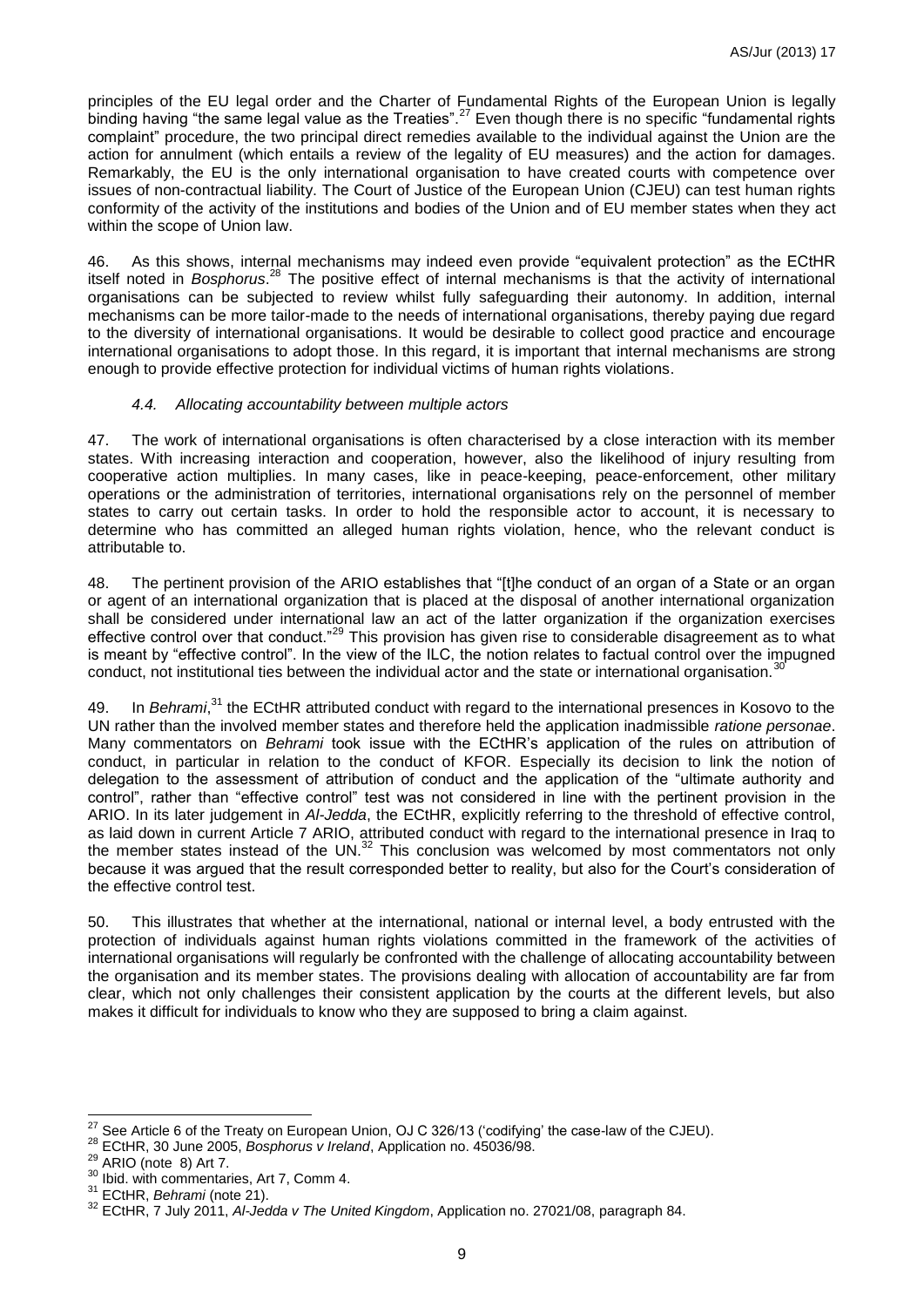#### **5. Accountability of member states in connection with acts of international organisations**

51. Providing international organisations separate international legal personality from their member states, and transferring powers to them, without subjecting them to effective accountability mechanisms to remedy potential human rights infringements, creates an obvious accountability gap. It thus might undermine the basic human rights standard that a remedy should be available to individual victims of human rights violations. The need to close this accountability gap has triggered discussions on whether states can be held to account for actions of international organisations they are members of. Generally, holding member states responsible for acts of international organisations by virtue of their membership alone would be in obvious contradiction to their separate legal personalities. Hence, the fundamental challenge is to provide an effective remedy to individuals, whilst guaranteeing the independent legal personality of international organisations.

52. In general, states do not incur responsibility for human rights violations committed by an international organisation, simply because they are member of that organisation. Having said this, there may, however, be circumstances, under which it seems justified to hold the member states – either instead of or in addition to the international organisation – to account. This may either be due to the degree of involvement of the member state or because – as outlined in Section 4 – individuals often lack remedies directly against international organisations. In particular where member states exercise considerable influence over the conduct of an international organisation involving a breach of human rights, they may be prevented from "hiding" behind the international organisation.

53. The need to hold states responsible for their involvement in the conduct of an international organisation is reflected in Part Five of the ARIO. Articles 58 to 60 set out that aid and assistance to or direction and control or coercion of an international organisation trigger "indirect" responsibility. Even though clearly member states will often have more ways to aid and assist or direct and control conduct of international organisations, Articles 58 to 60 do not address the specific situation of the relationship between international organisations and their member states.

54. In contrast, in Articles 61 and 62 ARIO the state that incurs responsibility is necessarily a member of the international organisation. Article 61 most explicitly addresses the particular relationship between international organisations and their member states and the risk that member states may use international organisations to avoid responsibility. According to Article 61, a member state of an international organisation incurs responsibility if it circumvents its obligations by causing the international organisation to commit an act that, if committed by the State, would have constituted a breach of the obligation.<sup>33</sup> This idea has been developed by the ECtHR, in particular in cases involving the transfer of powers to the EU and the member states' obligations under the ECHR. As the ECtHR held in *Bosphorus*, "[a]bsolving Contracting States completely from their Convention responsibility in areas covered by such a transfer would be incompatible with the purpose and object of the Convention".<sup>34</sup> States have to ensure that the international organisation they transfer powers to provides equivalent protection in human rights matters. If they fail to do so because the relevant mechanism is manifestly insufficient, they bear responsibility under the ECHR.<sup>35</sup>

55. The underlying rationale of this line of case law is to prevent states from undermining the effectiveness of the Convention guarantees by transferring competences to international organisations. This very idea is also inherent in Article 61, which similarly aims at barring the possibility for states of circumventing their international obligations by taking advantage of the separate international legal personality of international organisations. However, the *Bosphorus* line of case law envisages the presumption of human rights compatibility as an exception to the rule that a Contracting Party remains responsible "regardless of whether the act or omission in question was a consequence of domestic law or of the necessity to comply with international legal obligations."<sup>36</sup> In contrast, according to Article 61 ARIO responsibility of member states is framed as an exception, only applying when a state circumvents its international obligations.

56. One may ask whether these limited circumstances under which member states can incur responsibility for their conduct in connection with acts of international organisations are sufficient. The ILC notes that "[t]he view that member States are not in general responsible does not rule out that there are certain cases, other than those considered in the previous articles, in which a State would be responsible for the internationally

-

 $33$  ARIO (note [8\)](#page-3-0) Art 61.

<sup>34</sup> ECtHR, *Bosphorus* (note [28\)](#page-8-0) paragraph 154; see also ECtHR, 18 February 1999, *Matthews v The United Kingdom*, Application no. 24833/94, paragraph 32.

<sup>35</sup> ECtHR, *Bosphorus* (note [28\)](#page-8-0), paragraphs 155-156; ECtHR, 12 May 2009, *Gasparini v Italy and Belgium*, Application no. 10750/03.

<sup>36</sup> ECtHR, *Bosphorus* (note [28\)](#page-8-0), paragraph 153.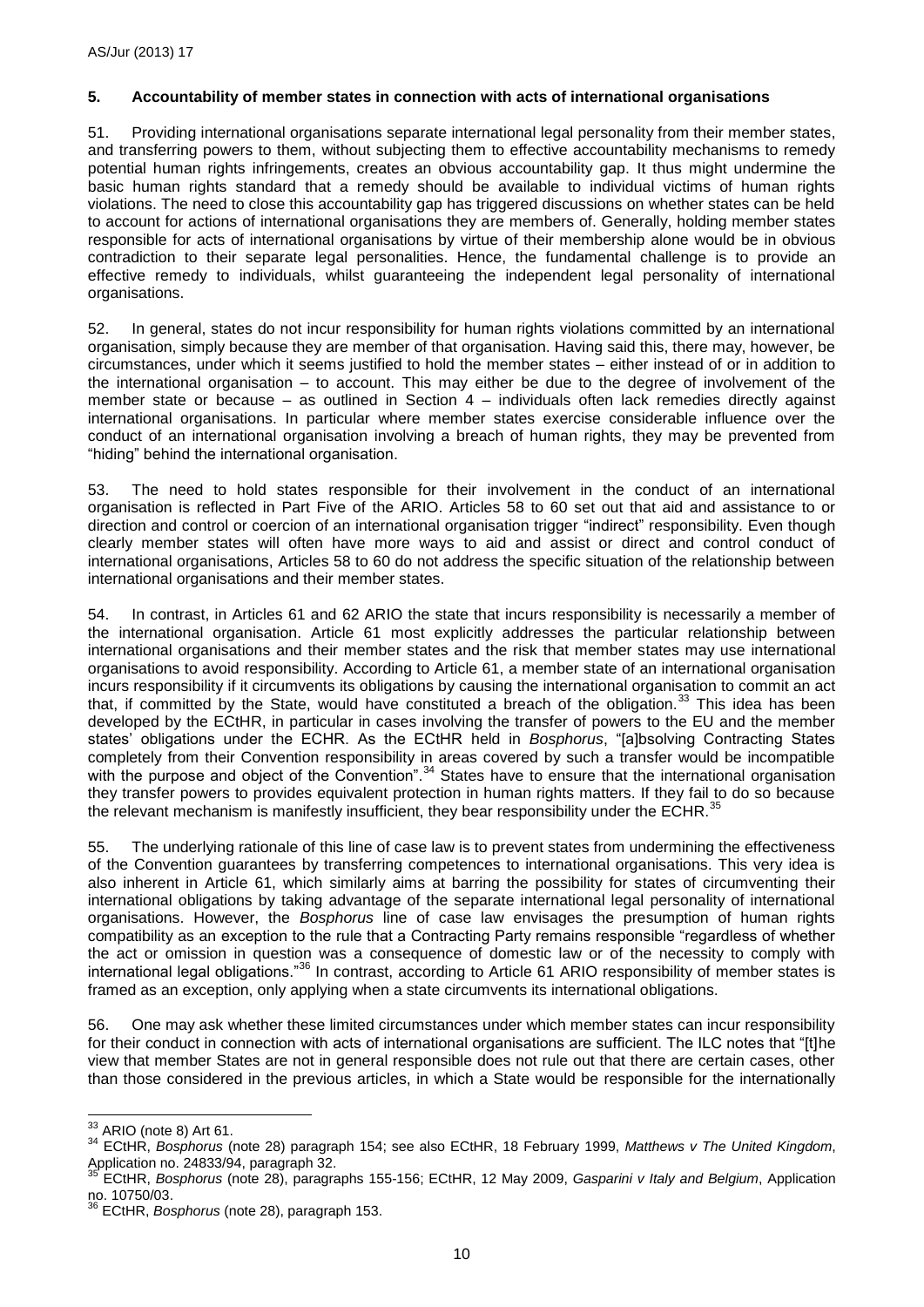wrongful act of the organization."<sup>37</sup> In order to ensure individuals are provided with a remedy against human rights infringements by international organisations, it may be necessary to pierce the veil of international organisations and hold member states to account for the acts of the international organisation as long as no other remedies are accessible. After all, it is the member states themselves that would be in the position to equip the international organisation with effective accountability mechanisms when they create it.

In the absence of judicial means of individuals to challenge acts of international organisations, in recent cases, courts have subjected them to indirect review. In *Kadi and Al Barakaat*, the CJEU annulled the EC Regulation implementing the UN Security Council sanctions regime against Mr. Kadi and the Al Barakaat Foundation for infringement of fundamental rights. It therefore opened an avenue for individuals, to indirectly challenge the "terror lists" of the UNSC Sanctions Committee by targeting the implementing measures, even though the human rights violation was not committed within an area of discretion of the implementing body.<sup>38</sup> A similar route was taken by the ECtHR in *Nada*, where the Court held Switzerland responsible for a violation of Convention rights when it implemented the UN Security Council sanctions regime against Mr. Nada. Even though the ECtHR held that Switzerland "should have persuaded the Court that it had taken – or at least had attempted to take – all possible measures to adapt the sanctions regime to the applicant's individual situation", it was quite clear that by taking Nada off the list Switzerland would necessarily have violated its international obligations.<sup>39</sup> With the *Nada* case, this approach has gained much wider geographical relevance.

58. This leaves member states in a dilemma. They either disregard their obligations arising from their membership of the international organisation or they fail to comply with their human rights obligations. Indirect review may, however, have repercussions on the possibilities of direct review. On the one hand, being faced with this dilemma could lead member states to advocate for the establishment of effective mechanisms to review conduct of international organisations. On the other hand, if member states continuously disregard their obligations arising from membership of an international organisation because of non-conformity with human rights, this may seriously impair the effectiveness of the organisation. Hence, international organisations may want to make sure that they do not require member states to infringe human rights through implementing measures. Such an effect of indirect review on direct accountability mechanisms was illustrated with the establishment of the Ombudsperson with regard to the Security Council's "terror lists", which took place immediately after the CJEU's judgment in *Kadi*.

#### **6. Preliminary conclusions**

59. International Organisations have become important actors within the international legal order and have substantially contributed to the development of international human rights protection. However, this introductory memorandum has shown that despite the increasing impact their work may have on the lives of individuals, there exist a number of lacunae in the protection of individuals against human rights infringements by international organisations. By virtue of the separate legal personalities of international organisations, their member states are in general not responsible for their acts. This opens an accountability gap, where the conferral of legal personality to international organisations is not accompanied by effective accountability mechanisms. In addition, it creates the risk that member states may use international organisations as a "shield" when it comes to bearing responsibility. The most serious challenges are the lack of fora where the individual could implement accountability of international organisations as well as procedural obstacles, such as immunity before national courts.

60. Domestic legal orders usually provide for relatively strong human rights accountability mechanisms. Subjecting international organisations to the jurisdiction of national courts may, however, endanger their autonomy. Hence, international organisations are granted *de facto* absolute jurisdictional immunity before national courts. In order to mitigate the adverse effects of this far-reaching immunity on the possibility for individual victims to hold international organisations to account for human rights violations, a number of options can be envisaged.

-

 $37$  ARIO (n [8\)](#page-3-0) with commentaries, Art 62, Comm 6.

<sup>38</sup> CJEU, Joined Cases C-402/05 P and C-415/05 P, *Yassin Abdullah Kadi and Al Barakaat International Foundation v Council of the European Union* [2008] ECR I-6351; as Mr. Kadi was relisted by the Council in a new Regulation, he brought a new challenge, which is now under review by the CJEU, see Joined Cases C-584/10 P, C-593/10 P and C-595/10 P (Note, however, that Mr. Kadi has in the meantime been delisted by the Sanctions Committee).

<sup>39</sup> ECtHR, *Nada* (note [12\)](#page-4-0) paragraph 196.